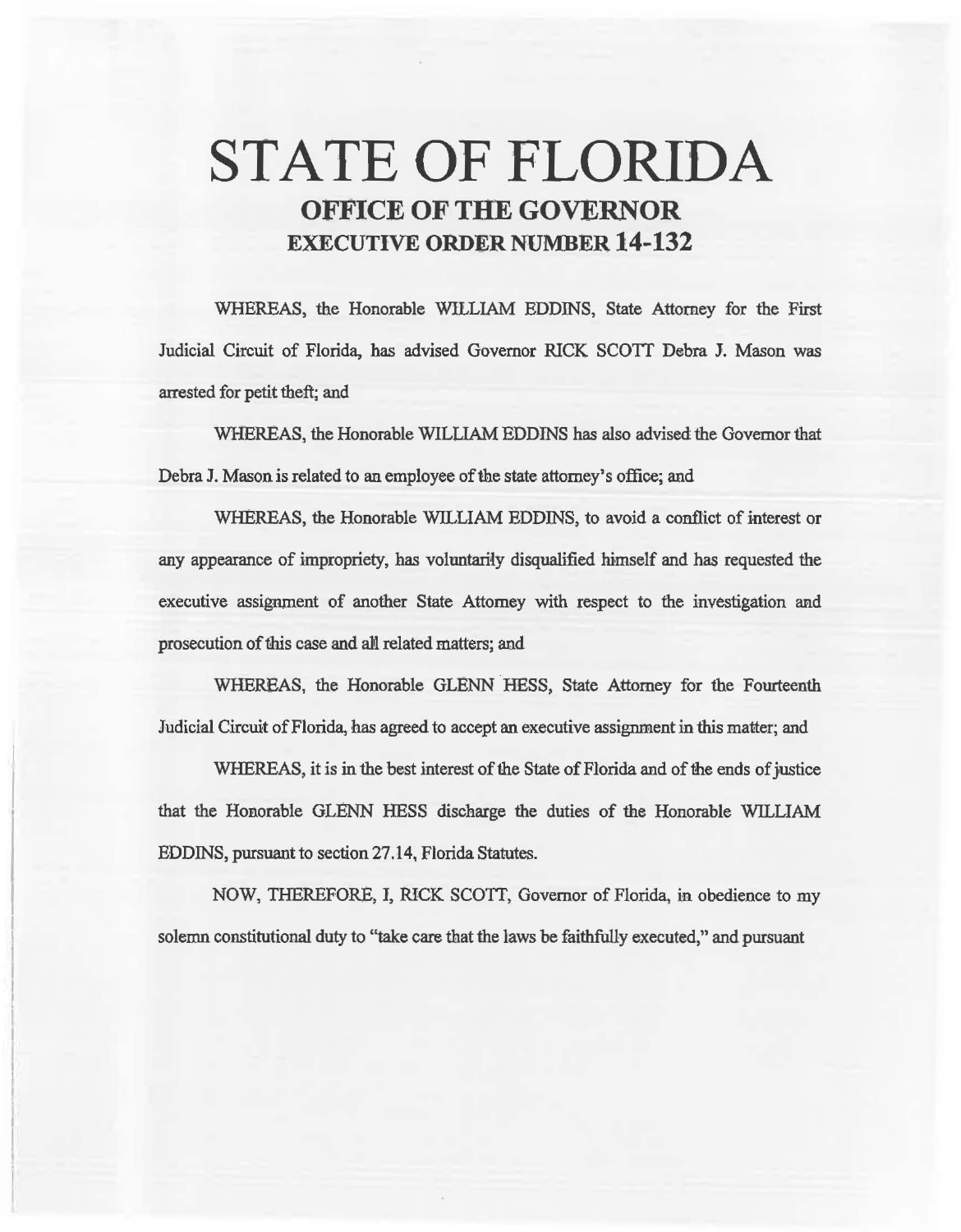to the Constitution and laws of the State of Florida, issue the following Executive Order, effective immediately:

## Section 1.

The Honorable GLENN HESS, State Attorney for the Fourteenth Judicial Circuit of Florida, referred to as the "Assigned State Attorney," is assigned to discharge the duties of the Honorable WILLIAM EDDINS, State Attorney for the First Judicial Circuit of Florida, as they relate to the investigation, prosecution and all matters related to Debra J. Mason.

# Section 2.

The Assigned State Attomey or one or more Assistant State Attorneys and Investigators, who have been designated by the Assigned State Attorney, shali proceed immediately to the First Judicial Circuit of Florida, and are vested with the authority to perfonn the duties prescribed herein.

### Section 3.

All residents of the First Judicial Circuit are requested, and all public officials are directed, to cooperate and render whatever assistance is necessary to the Assigned State Attorney, so that justice may be served.

#### Section 4.

The period of this Executive Assignment shall be for one (1) year, to and including April 11, 2015.